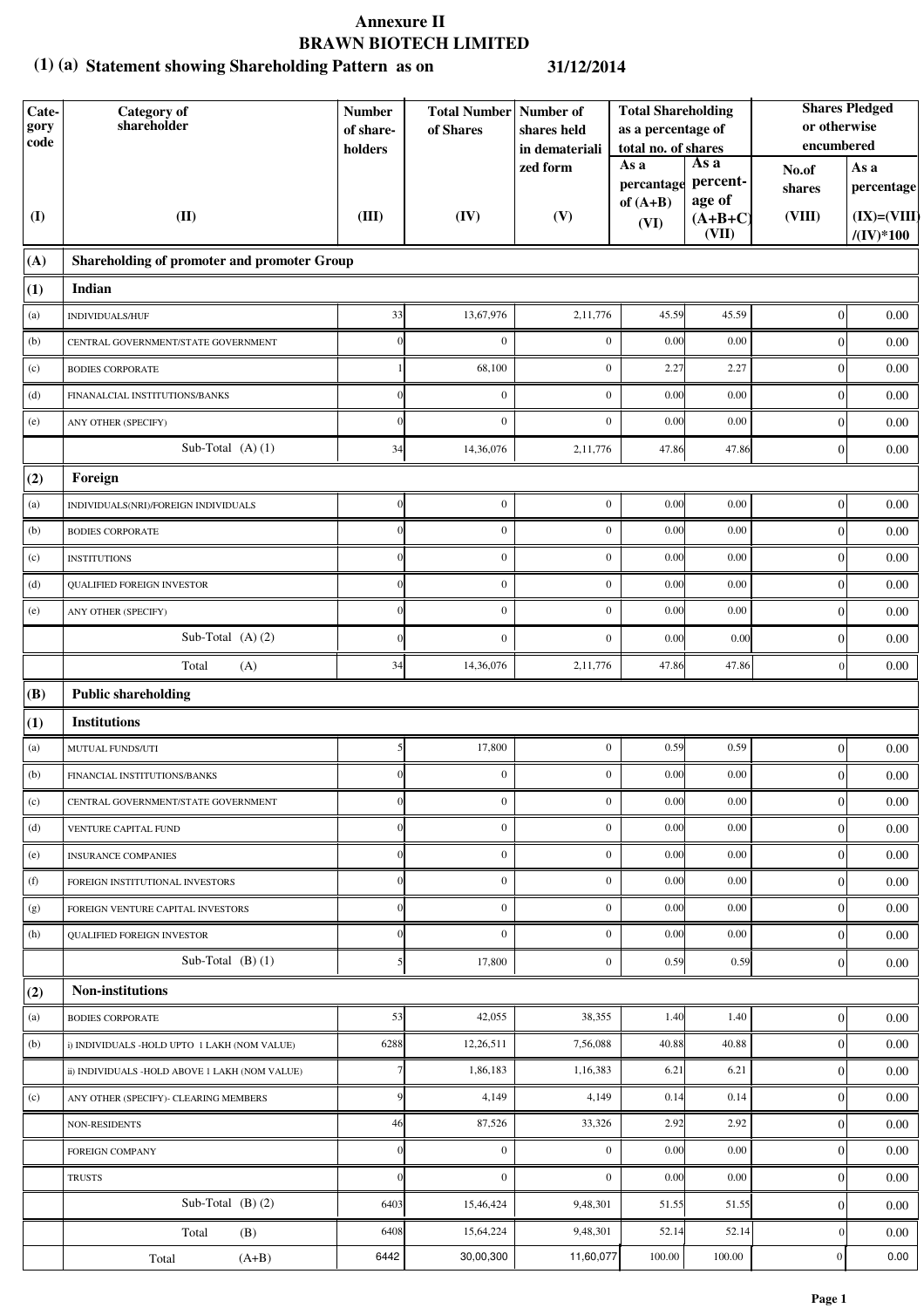| Cate-<br>gory<br>code | Category of<br>shareholder                  | <b>Number</b><br>of share-<br>holders | Total Number Number of<br>of Shares | shares held<br>in demateriali<br>zed form | <b>Total Shareholding</b><br>as a percentage of<br>total no. of shares<br>As a<br>percantage | As a<br>percent-             | or otherwise<br>encumbered<br>No.of<br>shares | <b>Shares Pledged</b><br>As a<br>percentage |  |  |
|-----------------------|---------------------------------------------|---------------------------------------|-------------------------------------|-------------------------------------------|----------------------------------------------------------------------------------------------|------------------------------|-----------------------------------------------|---------------------------------------------|--|--|
| $\bf{(I)}$            | (II)                                        | (III)                                 | (IV)                                | (V)                                       | of $(A+B)$<br>(VI)                                                                           | age of<br>$(A+B+C)$<br>(VII) | (VIII)                                        | $(IX)=(VIII)$<br>$/(\mathrm{IV})^*100$      |  |  |
| $ $ (C)               | Shares held by Custodians and against which |                                       |                                     |                                           |                                                                                              |                              |                                               |                                             |  |  |
|                       | <b>Depository Receipts have been issued</b> |                                       |                                     |                                           |                                                                                              |                              |                                               |                                             |  |  |
|                       | SHARES HELD BY CUSTODIANS                   |                                       | $\theta$                            | $\Omega$                                  | 0.00                                                                                         | 0.00                         | $\Omega$                                      | 0.00                                        |  |  |
|                       | Sub-Total (C)                               |                                       | $\theta$                            | $\Omega$                                  | 0.00                                                                                         | 0.00                         | $\Omega$                                      | 0.00                                        |  |  |
|                       | (C)<br>Total                                |                                       | $\Omega$                            | $\Omega$                                  | 0.00                                                                                         | 0.00                         | $\Omega$                                      | 0.00                                        |  |  |
|                       |                                             |                                       |                                     |                                           |                                                                                              |                              |                                               |                                             |  |  |
|                       | Grand-Total $(A+B+C)$                       | 6442                                  | 30,00,300                           | 11,60,077                                 | 100.00                                                                                       | 100.00                       |                                               | $0.00\,$                                    |  |  |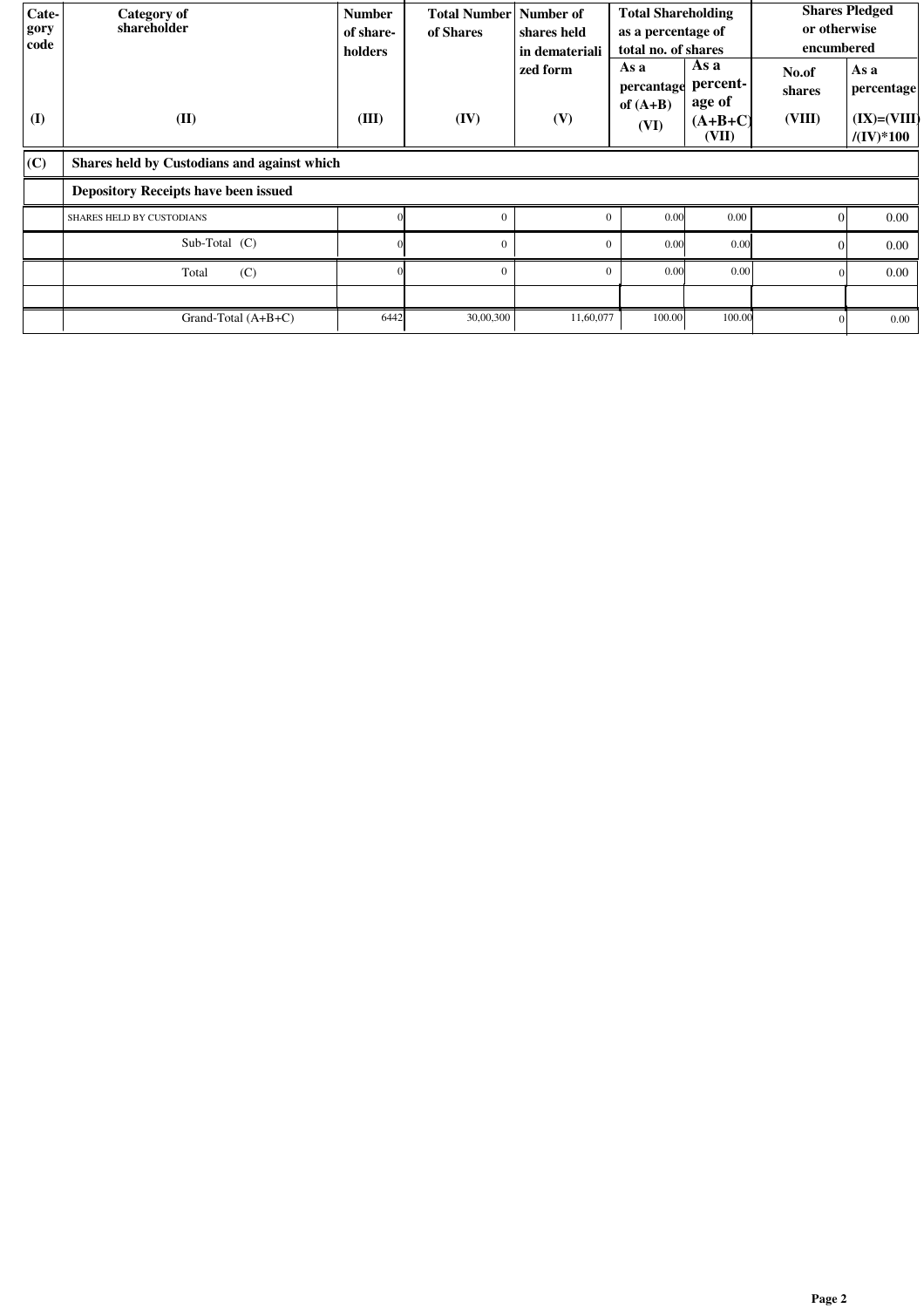#### **Statement showing holding of securities (including shares,warrants,covertible securities) of persons belonging to the category (1) (b)**

#### **Annexure IIBRAWN BIOTECH LIMITED**

|            | "Promoter and Promoter Group" as on<br>31/12/2014 |                                          |                    |                               |                                           |               |                  |                                                  |                                                                          |                                           |                                                               |                                                   |                                                                                |                                                                                                                        |
|------------|---------------------------------------------------|------------------------------------------|--------------------|-------------------------------|-------------------------------------------|---------------|------------------|--------------------------------------------------|--------------------------------------------------------------------------|-------------------------------------------|---------------------------------------------------------------|---------------------------------------------------|--------------------------------------------------------------------------------|------------------------------------------------------------------------------------------------------------------------|
| Sr.<br>No. | Folio#/DPID,CLID                                  | Name of the shareholder                  |                    | <b>Details of Shares held</b> |                                           |               |                  | Encumbered shares(*)                             |                                                                          | <b>Details of warrants</b>                |                                                               | <b>Details of convertible</b><br>securities       |                                                                                | <b>Total shares (including</b>                                                                                         |
|            |                                                   |                                          |                    | Number of<br>shares<br>held   | As a % of<br>grand total<br>$(A)+(B)+(C)$ | <b>Number</b> |                  | As a per-<br>centage<br>$VI=(V)/$<br>$(III)*100$ | As a % of<br>grand total<br>$(A)+(B)+(C)$<br>of sub-clauses<br>$(I)$ (a) | $\vert$ No. of<br><b>Warrants</b><br>held | As a % of<br>total no. of<br>warrants<br>of the same<br>class | No. of<br>convert-<br>ble sec-<br>urities<br>held | As a % of<br>total no. of<br>convertible<br>securities<br>of the same<br>class | shares assuming full<br>conversion of warrants<br>and convertible<br>securities) as a %<br>of diluted share<br>capital |
|            | 1 0000117                                         | A B PHARMA P LTD                         |                    | 68,100                        | 2.27                                      |               | $\overline{0}$   | $0.00\,$                                         | 0.00                                                                     |                                           |                                                               |                                                   |                                                                                |                                                                                                                        |
|            | 2 0000106                                         | ADARSH KUMAR GUPTA                       |                    | 1,87,650                      | 6.25                                      |               | $\Omega$         | $0.00\,$                                         | 0.00                                                                     |                                           |                                                               |                                                   |                                                                                |                                                                                                                        |
|            | 3 0000046                                         | ASHA AGGARWAL                            |                    | 2,000                         | 0.07                                      |               | $\Omega$         | $0.00\,$                                         | 0.00                                                                     |                                           |                                                               |                                                   |                                                                                |                                                                                                                        |
|            | 4 0000045                                         | ASHOK KUMAR AGGARWAL                     |                    | 2,000                         | 0.07                                      |               | $\Omega$         | $0.00\,$                                         | 0.00                                                                     |                                           |                                                               |                                                   |                                                                                |                                                                                                                        |
|            | 5 0000110                                         | ATUL GUPTA                               |                    | 61,500                        | 2.05                                      |               | $\overline{0}$   | $0.00\,$                                         | 0.00                                                                     |                                           |                                                               |                                                   |                                                                                |                                                                                                                        |
|            | 6 0000104                                         | <b>BASANT KUMAR GOSWAMI</b>              |                    | 1,600                         | 0.05                                      |               | $\Omega$         | $0.00\,$                                         | 0.00                                                                     |                                           |                                                               |                                                   |                                                                                |                                                                                                                        |
|            | 7 0000109                                         | BHAWNA GUPTA                             |                    | 27,700                        | 0.92                                      |               | $\theta$         | $0.00\,$                                         | 0.00                                                                     |                                           |                                                               |                                                   |                                                                                |                                                                                                                        |
|            | 8 0000073                                         | <b>BISHAN DASS DOGRA</b>                 |                    | 2,000                         | 0.07                                      |               | $\overline{0}$   | $0.00\,$                                         | 0.00                                                                     |                                           |                                                               |                                                   |                                                                                |                                                                                                                        |
|            |                                                   | <b>SARLA DOGRA</b>                       |                    |                               |                                           |               |                  |                                                  |                                                                          |                                           |                                                               |                                                   |                                                                                |                                                                                                                        |
|            | 9 0000107                                         | BRIJ BALA GUPTA                          |                    | 89,600                        | 2.99                                      |               | $\overline{0}$   | $0.00\,$                                         | 0.00                                                                     |                                           |                                                               |                                                   |                                                                                |                                                                                                                        |
|            | 10 IN302566/10012715                              | BRIJ RAJ GUPTA                           |                    | 3,77,650                      | 12.59                                     |               | $\overline{0}$   | $0.00\,$                                         | 0.00                                                                     |                                           |                                                               |                                                   |                                                                                |                                                                                                                        |
|            | 11 IN301774/10168993                              | Bhawna Goyal                             |                    | 4,750                         | 0.16                                      |               | $\overline{0}$   | $0.00\,$                                         | 0.00                                                                     |                                           |                                                               |                                                   |                                                                                |                                                                                                                        |
|            | 12 0000030                                        | <b>CHANDRA PRAKASH</b>                   |                    | 22,950                        | 0.76                                      |               | $\Omega$         | $0.00\,$                                         | 0.00                                                                     |                                           |                                                               |                                                   |                                                                                |                                                                                                                        |
|            | 13 0000086                                        | HUMAIRA FAROOQ                           |                    | 2,000                         | 0.07                                      |               | $\overline{0}$   | $0.00\,$                                         | 0.00                                                                     |                                           |                                                               |                                                   |                                                                                |                                                                                                                        |
|            | 14 0000085                                        | <b>KALHAN BAZAZ</b>                      |                    | 2,000                         | 0.07                                      |               | $\overline{0}$   | $0.00\,$                                         | 0.00                                                                     |                                           |                                                               |                                                   |                                                                                |                                                                                                                        |
|            |                                                   | <b>BHUSHAN BAZAZ</b>                     |                    |                               |                                           |               |                  |                                                  |                                                                          |                                           |                                                               |                                                   |                                                                                |                                                                                                                        |
|            | 15 0000113                                        | KAVITA GUPTA                             |                    | 44,900                        | 1.50                                      |               | $\overline{0}$   | $0.00\,$                                         | 0.00                                                                     |                                           |                                                               |                                                   |                                                                                |                                                                                                                        |
|            | 16 0000033                                        | KUSH GUPTA                               |                    | 13,050                        | 0.43                                      |               | $\overline{0}$   | $0.00\,$                                         | 0.00                                                                     |                                           |                                                               |                                                   |                                                                                |                                                                                                                        |
|            | 17 0000031                                        | <b>LOVE GUPTA</b>                        |                    | 10,800                        | 0.36                                      |               | $\Omega$         | $0.00\,$                                         | 0.00                                                                     |                                           |                                                               |                                                   |                                                                                |                                                                                                                        |
|            | 18 0000029                                        | <b>MADHU BANSAL</b>                      |                    | 21,300                        | 0.71                                      |               | $\Omega$         | $0.00\,$                                         | 0.00                                                                     |                                           |                                                               |                                                   |                                                                                |                                                                                                                        |
|            | 19 0001084                                        | MAHESH KUMAR NANCHAL                     |                    | 2,900                         | 0.10                                      |               | $\Omega$         | $0.00\,$                                         | 0.00                                                                     |                                           |                                                               |                                                   |                                                                                |                                                                                                                        |
|            | 20 0009693                                        | MAHESH KUMAR NANCHAL                     |                    | 200                           | 0.01                                      |               | $\Omega$         | $0.00\,$                                         | 0.00                                                                     |                                           |                                                               |                                                   |                                                                                |                                                                                                                        |
|            | 21 0000108                                        | MAMTA GUPTA                              |                    | 24,000                        | 0.80                                      |               | $\theta$         | $0.00\,$                                         | 0.00                                                                     |                                           |                                                               |                                                   |                                                                                |                                                                                                                        |
|            | 22 0000105                                        | MANEET KAUR CHHATWAL                     |                    | 2,000                         | 0.07                                      |               | $\theta$         | $0.00\,$                                         | 0.00                                                                     |                                           |                                                               |                                                   |                                                                                |                                                                                                                        |
|            | 23 0000084                                        | MOHAN C BAZAR<br>HEEMAL BAZAZ BHASIN     |                    | 2,000                         | 0.07                                      |               | $\overline{0}$   | $0.00\,$                                         | $0.00\,$                                                                 |                                           |                                                               |                                                   |                                                                                |                                                                                                                        |
|            | 24 0000090                                        | MOHINDER SINGH SHAH                      |                    | 2,000                         | 0.07                                      |               | $\overline{0}$   | $0.00\,$                                         | $0.00\,$                                                                 |                                           |                                                               |                                                   |                                                                                |                                                                                                                        |
|            | 25 IN302566/10012668                              | NITIN GUPTA                              |                    | 1,37,426                      | 4.58                                      |               | $\overline{0}$   | $0.00\,$                                         | 0.00                                                                     |                                           |                                                               |                                                   |                                                                                |                                                                                                                        |
|            | 26 0000044                                        | NUPUR VIBHUTI                            |                    | 2,500                         | 0.08                                      |               | $\overline{0}$   | $0.00\,$                                         | 0.00                                                                     |                                           |                                                               |                                                   |                                                                                |                                                                                                                        |
|            | 27 0000075                                        | PRADIP PRASAD                            |                    | 2,000                         | 0.07                                      |               | $\overline{0}$   | $0.00\,$                                         | 0.00                                                                     |                                           |                                                               |                                                   |                                                                                |                                                                                                                        |
|            |                                                   | MAHARANI PRASAD                          |                    |                               |                                           |               |                  |                                                  |                                                                          |                                           |                                                               |                                                   |                                                                                |                                                                                                                        |
|            | 28 0000060                                        | RAMESHWARI DEVI<br><b>VIRENDER MOHAN</b> |                    | 2,000                         | 0.07                                      |               | $\overline{0}$   | $0.00\,$                                         | $0.00\,$                                                                 |                                           |                                                               |                                                   |                                                                                |                                                                                                                        |
|            | 29 00000083                                       | SHANTA BAZAZ                             |                    | 2,000                         | 0.07                                      |               | $\overline{0}$   | $0.00\,$                                         | $0.00\,$                                                                 |                                           |                                                               |                                                   |                                                                                |                                                                                                                        |
|            |                                                   | <b>WUZMAL B SAINI</b>                    |                    |                               |                                           |               |                  |                                                  |                                                                          |                                           |                                                               |                                                   |                                                                                |                                                                                                                        |
|            | 30 0000112                                        | SHASHI BALA GUPTA                        |                    | 2,09,600                      | 6.99                                      |               | $\overline{0}$   | $0.00\,$                                         | 0.00                                                                     |                                           |                                                               |                                                   |                                                                                |                                                                                                                        |
|            | 31 0000118                                        | SHRI RAM GUPTA                           |                    | 99,400                        | 3.31                                      |               | $\overline{0}$   | $0.00\,$                                         | 0.00                                                                     |                                           |                                                               |                                                   |                                                                                |                                                                                                                        |
|            | 32 0000042                                        | SURABHI VIBHUTI                          |                    | 2,500                         | 0.08                                      |               | $\overline{0}$   | $0.00\,$                                         | 0.00                                                                     |                                           |                                                               |                                                   |                                                                                |                                                                                                                        |
|            | 33 0000082                                        | TILAK RAJ NIJHARA                        |                    | 2,000                         | 0.07                                      |               | $\boldsymbol{0}$ | $0.00\,$                                         | 0.00                                                                     |                                           |                                                               |                                                   |                                                                                |                                                                                                                        |
|            |                                                   | NITA NIJHARA                             |                    |                               |                                           |               |                  |                                                  |                                                                          |                                           |                                                               |                                                   |                                                                                |                                                                                                                        |
|            | 34 0000059                                        | <b>VIRENDER MOHAN</b>                    |                    | 2,000                         | 0.07                                      |               | $\overline{0}$   | $0.00\,$                                         | 0.00                                                                     |                                           |                                                               |                                                   |                                                                                |                                                                                                                        |
|            |                                                   | RAMESHWARI DEVI                          |                    |                               |                                           |               |                  |                                                  |                                                                          |                                           |                                                               |                                                   |                                                                                |                                                                                                                        |
|            |                                                   |                                          | <b>Grand-Total</b> | 14,36,076                     | 47.86                                     |               | $\overline{0}$   | 0.00                                             | $0.00\,$                                                                 |                                           |                                                               | $\overline{\phantom{a}}$                          |                                                                                |                                                                                                                        |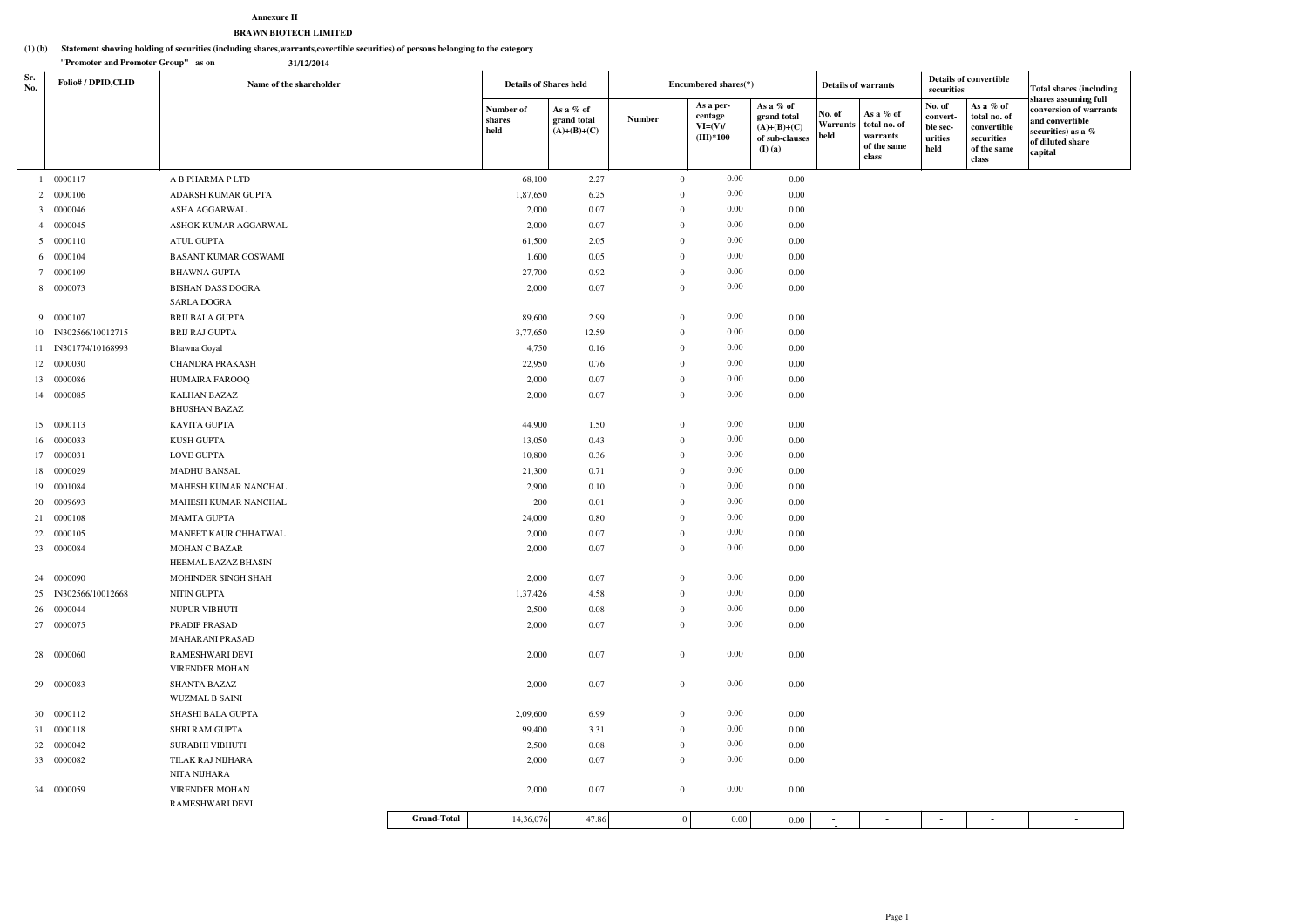**(1) (c)(i) "Public" and holding more than 1% of the total number of shares as on 31/12/2014Statement showing holding of securities (including shares,warrants,covertible securities) of persons belonging to the category**

| Sr.<br>No. | <b>Folio#/DPID,CLID</b> | Name of the shareholder |                    | Number<br>shares | Shares as a per-<br>centage of total<br>number of shares<br>( <i>i.e</i> Grand total<br>$(A+B+C)$ in<br>para(I)(a) above | No. of<br>Warrants<br>held | <b>Details of warrants</b><br>'As a % of<br>total no. of<br>warrants<br>of the same<br>class | securities<br>No. of<br>convert-<br>ble sec-<br>urities<br>held | Details of convertible<br>As a % of<br>total no. of<br>convertible<br>securities<br>of the same<br>class | <b>Total shares (including</b><br>shares assuming full<br>conversion of warrants<br>and convertible<br>securities) as a $\%$<br>of diluted share<br>capital |
|------------|-------------------------|-------------------------|--------------------|------------------|--------------------------------------------------------------------------------------------------------------------------|----------------------------|----------------------------------------------------------------------------------------------|-----------------------------------------------------------------|----------------------------------------------------------------------------------------------------------|-------------------------------------------------------------------------------------------------------------------------------------------------------------|
|            | 0010901                 | SUSHIL KUMAR AGARWAL    |                    | 69,800           | 2.33                                                                                                                     |                            |                                                                                              |                                                                 |                                                                                                          |                                                                                                                                                             |
|            | 2 IN302566/10012601     | SHASHI BALA GUPTA       |                    | 38,653           | 1.29                                                                                                                     |                            |                                                                                              |                                                                 |                                                                                                          |                                                                                                                                                             |
|            |                         |                         | <b>Grand-Total</b> | 1,08,453         | 3.62                                                                                                                     | $\blacksquare$             |                                                                                              |                                                                 |                                                                                                          |                                                                                                                                                             |

 $\sim$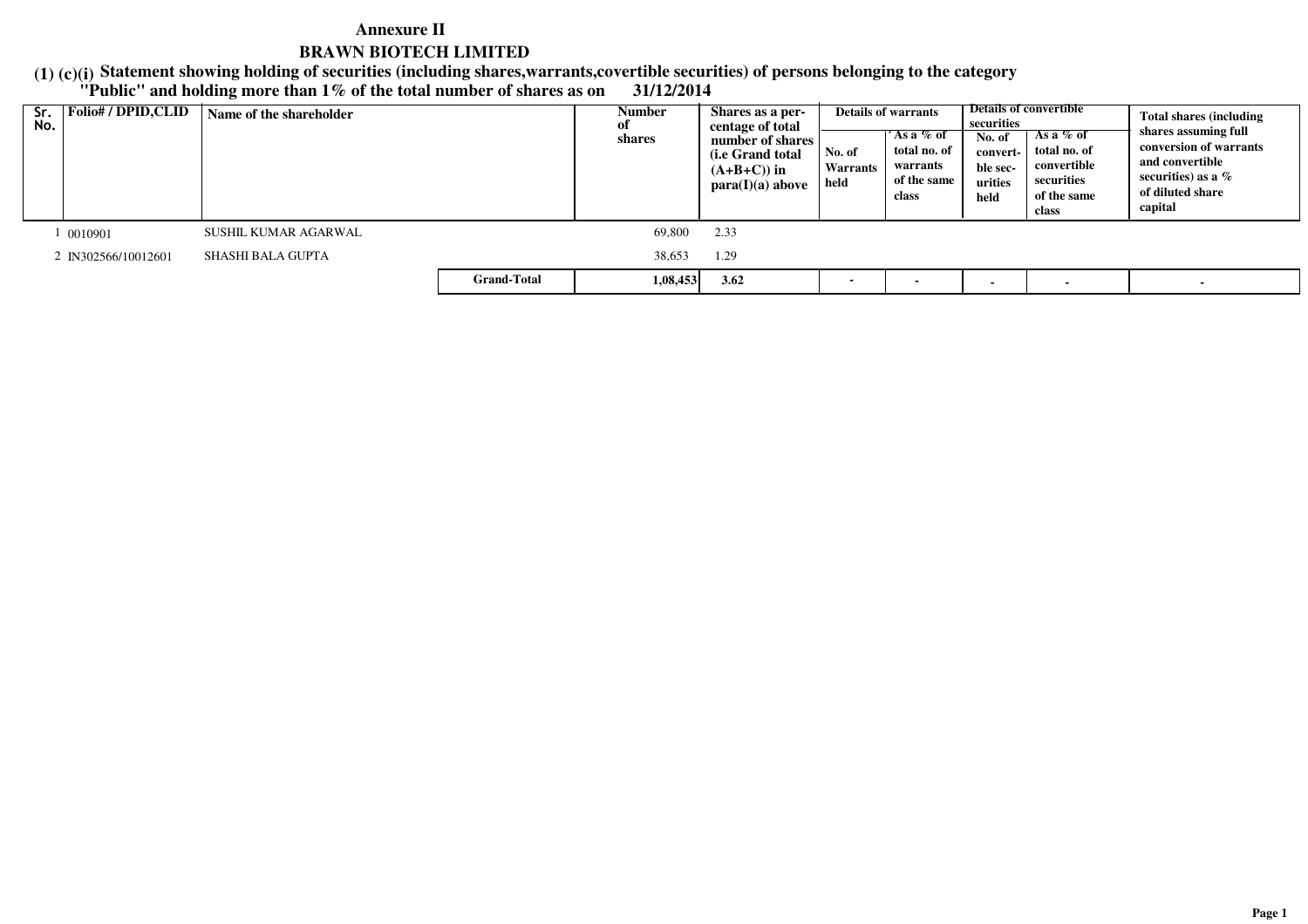**(1) (c)(ii)Statement showing holding of securities (including shares,warrants,covertible securities) of persons (together with PAC) belonging to the category**

**"Public" and holding more than 5% of the total number of shares as on 31/12/2014**

| Sr.<br>No. | Folio# / DPID,CLID | Name of the shareholder |                    | Number<br>Оľ<br>shares | Shares as a per-<br>centage of total<br>number of shares<br>(i.e Grand total<br>$(A+B+C)$ in<br>para(I)(a) above | No. of<br>Warrants<br>held | <b>Details of warrants</b><br>´As a % of<br>total no. of<br>warrants<br>of the same<br>class | securities<br>No. of<br>convert- l<br>ble sec-<br>urities<br>held | Details of convertible<br>As a $%$ of<br>total no. of<br>convertible<br>securities<br>of the same<br>class | <b>Total shares (including</b><br>shares assuming full<br>conversion of warrants<br>and convertible<br>securities) as a $\%$<br>of diluted share<br>capital |
|------------|--------------------|-------------------------|--------------------|------------------------|------------------------------------------------------------------------------------------------------------------|----------------------------|----------------------------------------------------------------------------------------------|-------------------------------------------------------------------|------------------------------------------------------------------------------------------------------------|-------------------------------------------------------------------------------------------------------------------------------------------------------------|
|            |                    | NIL                     |                    | $\Omega$               | 0.00                                                                                                             |                            |                                                                                              |                                                                   |                                                                                                            |                                                                                                                                                             |
|            |                    |                         | <b>Grand-Total</b> |                        | 0.00                                                                                                             | $\overline{\phantom{0}}$   |                                                                                              |                                                                   |                                                                                                            |                                                                                                                                                             |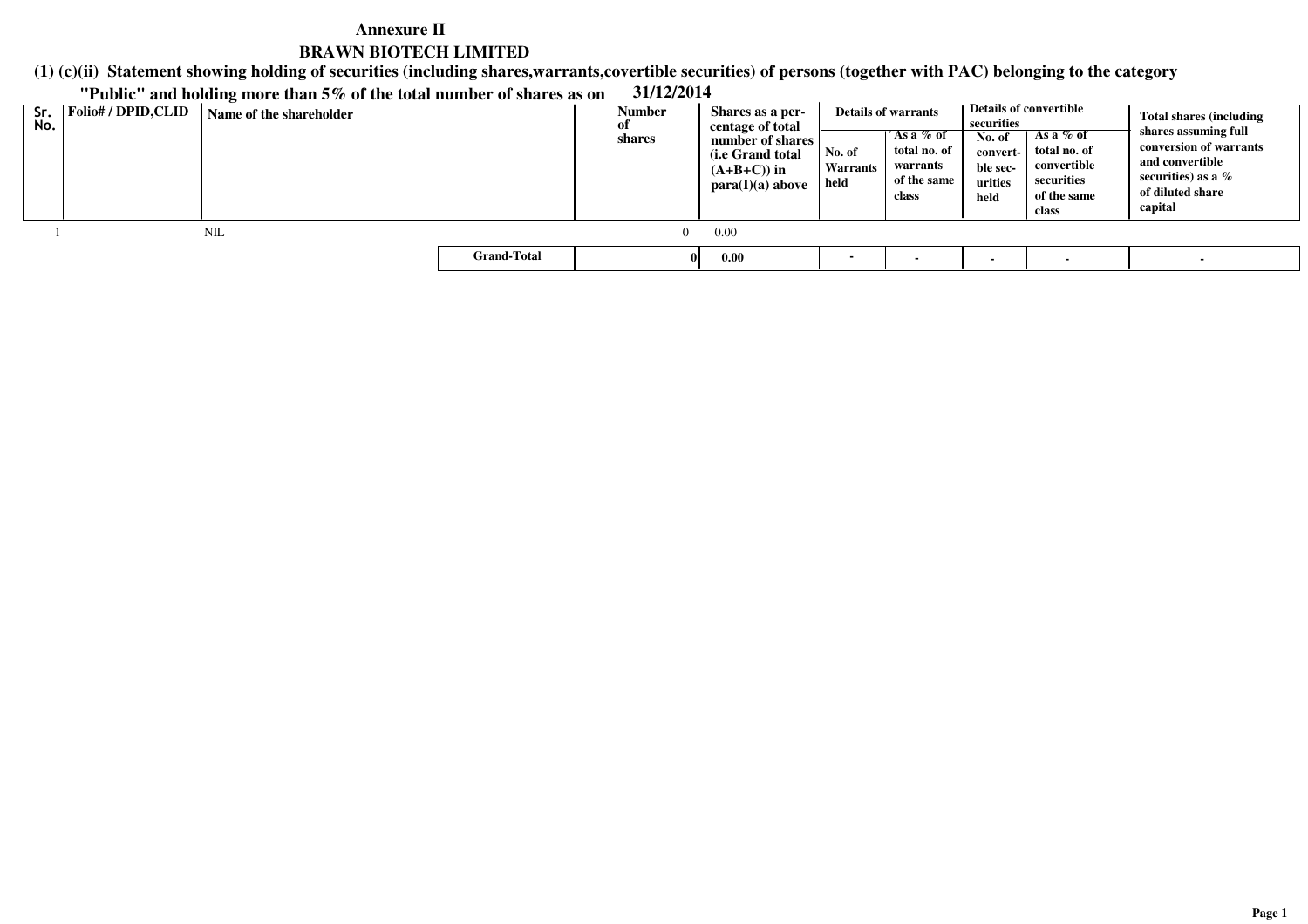# **(1) (d) Statement showing details of lock-in shares as on 31/12/2014**

| Sr.<br>No. | <b>Folio# / DPID, CLID</b> | Name of the shareholder | Category of<br><b>Shareholders</b><br>(promoters/<br>Public) | <b>Number</b><br>оf<br>shares | Shares as a per-<br>centage of total<br>number of shares<br>( <i>i.e</i> Grand total<br>$(A+B+C)$ in<br>para(I)(a) above |
|------------|----------------------------|-------------------------|--------------------------------------------------------------|-------------------------------|--------------------------------------------------------------------------------------------------------------------------|
|            |                            | NIL                     |                                                              | NIL                           | NIL                                                                                                                      |
|            |                            |                         | <b>Grand-Total</b>                                           | <b>NIL</b>                    | NIL                                                                                                                      |